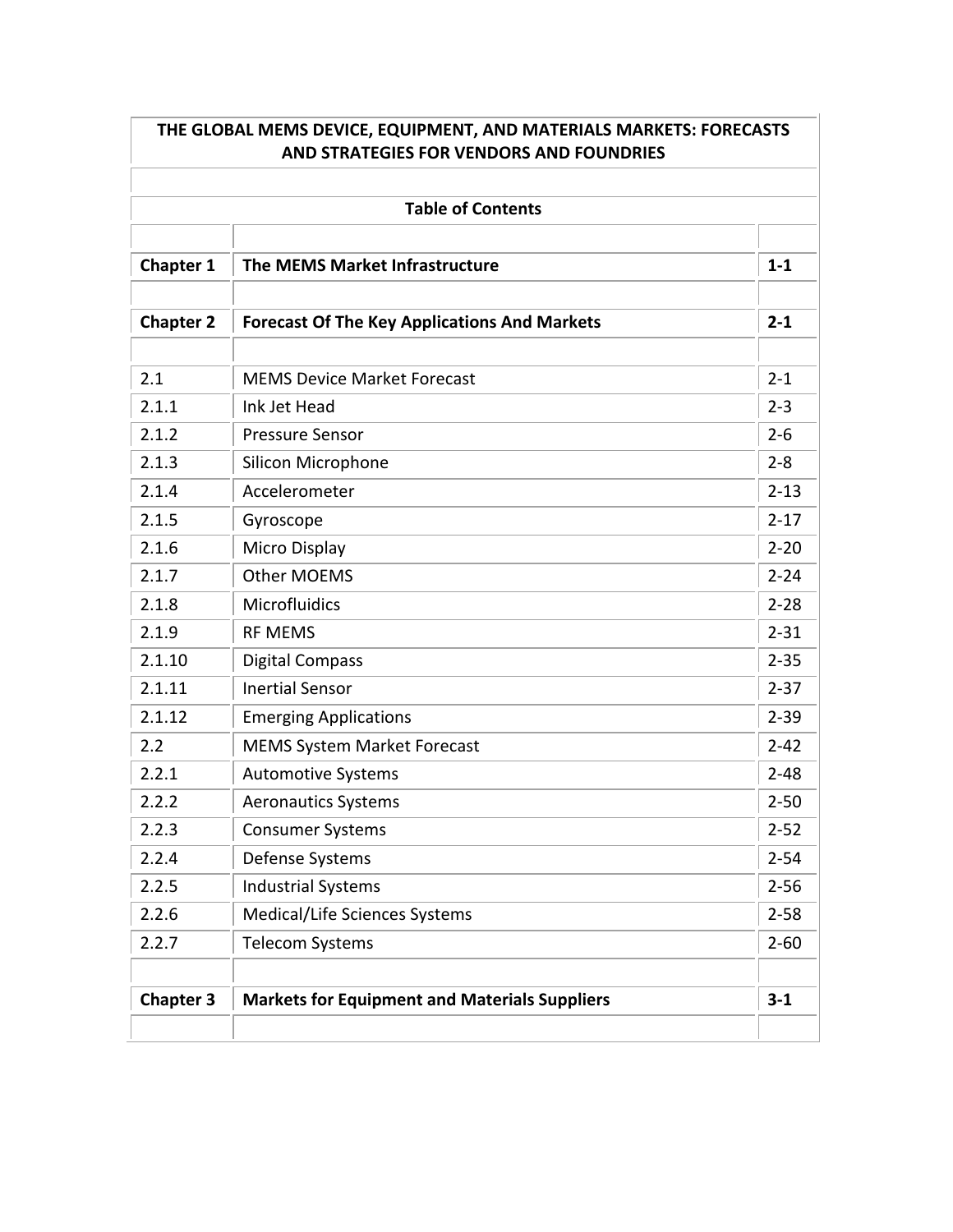| 3.1              | Introduction                           | $3 - 1$  |
|------------------|----------------------------------------|----------|
| 3.2              | <b>MEMS Equipment Markets</b>          | $3 - 2$  |
| 3.2.1            | Assembly                               | $3 - 4$  |
| 3.2.2            | <b>Bonding</b>                         | $3 - 7$  |
| 3.2.3            | Cleaning                               | $3 - 10$ |
| 3.2.4            | Deposition                             | $3 - 12$ |
| 3.2.5            | <b>Dicing</b>                          | $3 - 18$ |
| 3.2.6            | Etching                                | $3 - 20$ |
| 3.2.7            | Laser Micromachining                   | $3 - 26$ |
| 3.2.8            | Lithography                            | $3 - 31$ |
| 3.2.9            | Metrology/Inspection                   | $3 - 36$ |
| 3.2.10           | Testing                                | $3 - 39$ |
| 3.2.11           | <b>Thermal Treatment</b>               | $3-42$   |
| 3.2.12           | <b>Wafer Thinning</b>                  | $3 - 44$ |
| 3.3              | <b>MEMS Material Markets</b>           | $3-47$   |
| 3.3.1            | Chemicals                              | $3-47$   |
| 3.3.2            | Photomasks                             | $3 - 50$ |
| 3.3.3            | Substrates                             | $3 - 53$ |
|                  |                                        |          |
| <b>Chapter 4</b> | <b>MEMS Foundries</b>                  | $4 - 1$  |
|                  |                                        |          |
| 4.1              | <b>Foundry Profiles and Strategies</b> | $4 - 1$  |
| 4.1.1            | <b>Advanced Microsensors</b>           | $4 - 3$  |
| 4.1.2            | Agiltron                               | $4 - 3$  |
| 4.1.3            | Asia Pacific Microsystems              | $4 - 4$  |
| 4.1.4            | <b>Beijing First MEMS</b>              | $4 - 4$  |
| 4.1.5            | <b>Bosch</b>                           | $4 - 5$  |
| 4.1.6            | China Resources Semiconductor          | $4 - 5$  |
| 4.1.7            | Colibrys                               | $4 - 6$  |
| 4.1.8            | C2V                                    | $4 - 7$  |
| 4.1.9            | Dai-Nippon Printing                    | $4 - 7$  |
| 4.1.10           | Dalso                                  | $4 - 8$  |
| 4.1.11           | Freescale                              | $4 - 9$  |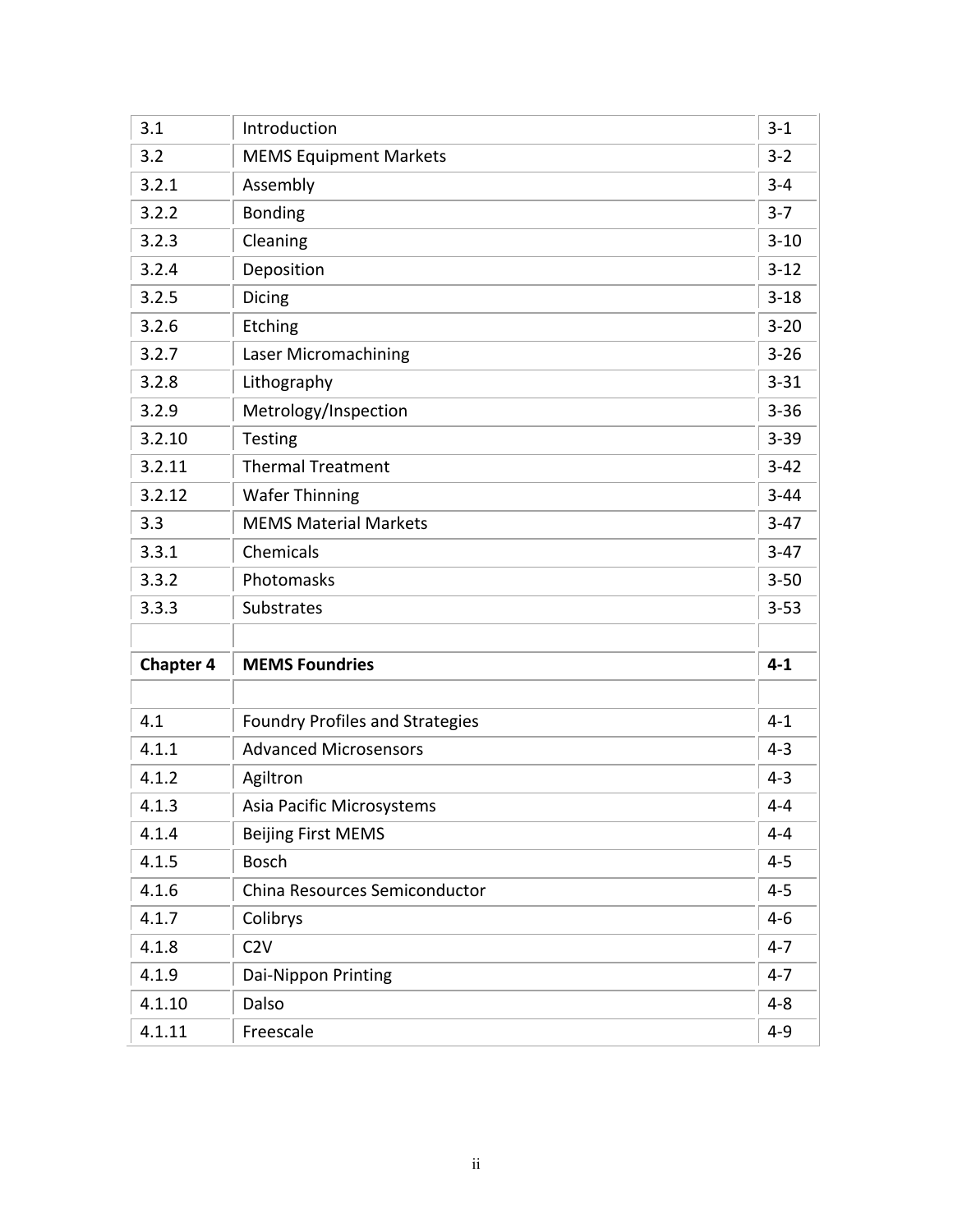| 4.1.12           | <b>GLOBALFOUNDRIES</b>                                | $4 - 9$  |
|------------------|-------------------------------------------------------|----------|
| 4.1.13           | Honeywell MEMSplus                                    | $4 - 10$ |
| 4.1.14           | Infineon Technologies SensoNor As                     | $4 - 10$ |
| 4.1.15           | Institute of Microelectronics                         | $4 - 11$ |
| 4.1.16           | <b>Innovative Micro Tech</b>                          | $4 - 12$ |
| 4.1.17           | Integrated Sensing Systems Inc. (ISSYS)               | $4 - 13$ |
| 4.1.18           | LioniX                                                | $4 - 13$ |
| 4.1.19           | <b>MEMS Engineering and Material</b>                  | $4 - 14$ |
| 4.1.20           | <b>MEMSCAP</b>                                        | $4 - 14$ |
| 4.1.21           | Micralayne                                            | $4 - 15$ |
| 4.1.22           | Micrel                                                | $4 - 15$ |
| 4.1.23           | Midwest MicroDevices, LLC                             | $4 - 16$ |
| 4.1.24           | Nanostructures Inc                                    | $4 - 16$ |
| 4.1.25           | Norcada Inc.                                          | $4 - 17$ |
| 4.1.26           | Olympus                                               | $4 - 17$ |
| 4.1.27           | Omron                                                 | $4 - 18$ |
| 4.1.28           | Proton Mikrotechnik                                   | $4 - 19$ |
| 4.1.29           | Semiconductor Manufacturing International Corporation | $4 - 19$ |
| 4.1.30           | <b>SEMEFAB</b>                                        | $4 - 20$ |
| 4.1.31           | <b>Silex Microsystems</b>                             | $4 - 20$ |
| 4.1.32           | Sony                                                  | $4 - 20$ |
| 4.1.33           | <b>ST Microelectronics</b>                            | $4 - 21$ |
| 4.1.34           | Taiwan Semiconductor Manufacturing Co Ltd (TSMC)      | $4 - 21$ |
| 4.1.35           | <b>Texas Instruments</b>                              | $4 - 22$ |
| 4.1.36           | <b>Touch Microsystems</b>                             | $4 - 22$ |
| 4.1.37           | <b>Tronics Microsystems</b>                           | $4 - 23$ |
| 4.1.38           | X-Fab                                                 | $4 - 24$ |
| 4.2              | <b>Small-Mid-Sized Companies</b>                      | $4 - 25$ |
|                  |                                                       |          |
| <b>Chapter 5</b> | <b>Factors for Foundry Success</b>                    | $5 - 1$  |
|                  |                                                       |          |
| 5.1.1            | <b>Achieving Economies Of Scale</b>                   | $5 - 1$  |
| 5.1.2            | <b>Competitive Advantages</b>                         | $5 - 2$  |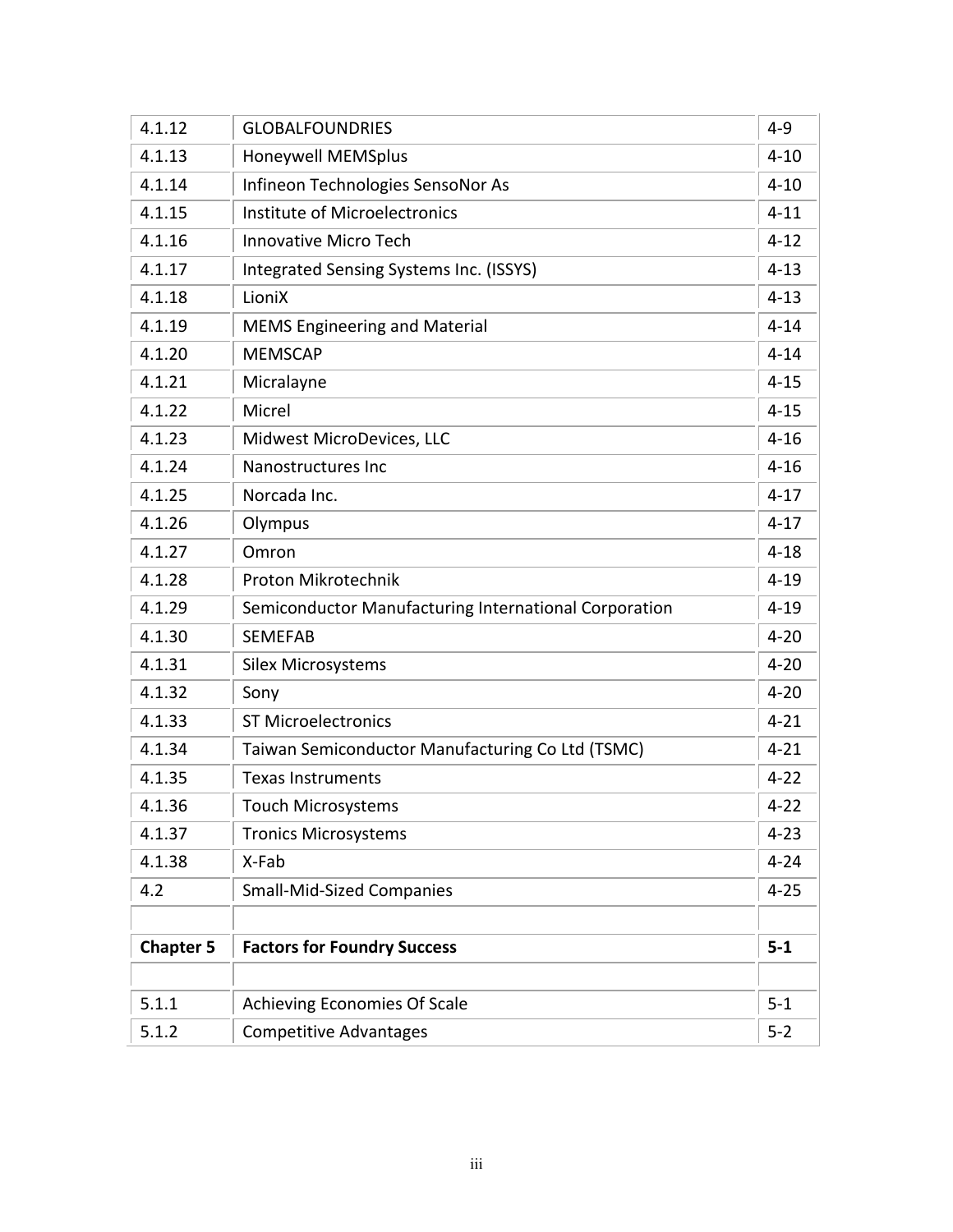| 2.1              | <b>MEMS Markets</b>                                          | $2 - 2$          |
|------------------|--------------------------------------------------------------|------------------|
|                  | <b>List of Figures</b>                                       |                  |
|                  |                                                              |                  |
| 4.1              | Top MEMS Foundries by Revenues                               | $4 - 2$          |
|                  | <b>List of Tables</b>                                        |                  |
|                  |                                                              |                  |
| 6.4              | <b>Opportunities For Fabless MEMS Companies</b>              | $6 - 19$         |
| 6.3              | <b>MEMS Testing</b>                                          | $6 - 15$         |
| 6.2              | <b>Wafer Size</b>                                            | $6 - 12$         |
| 6.1              | 3-D Interconnects and Packaging                              | $6-1$            |
| <b>Chapter 6</b> | <b>Critical MEMS Issues</b>                                  | $6-1$            |
| 5.1.20           | <b>Vision and Goal</b>                                       | $5 - 10$         |
|                  | <b>Strong Customer Relations</b>                             |                  |
| 5.1.19           |                                                              | $5 - 10$         |
| 5.1.17<br>5.1.18 | <b>Sales Organization</b><br>Sales Process and Customer Base | $5-9$<br>$5-9$   |
|                  | <b>Proprietary Development Processes</b>                     |                  |
| 5.1.15<br>5.1.16 | Products                                                     | $5 - 8$<br>$5-9$ |
| 5.1.14           | Partnerships                                                 | $5-8$            |
| 5.1.13           | <b>Patent Protection</b>                                     | $5 - 7$          |
| 5.1.12           | <b>Mastering Process and Production Technology</b>           | $5 - 7$          |
| 5.1.11           | <b>Manufacturing Process</b>                                 | $5 - 7$          |
| 5.1.10           | <b>Manufacturing Excellence</b>                              | $5-5$            |
| 5.1.9            | Leadership in Technology                                     | $5-5$            |
| 5.1.8            | In-House Expertise in MEMS Testing And Reliability           | $5-4$            |
| 5.1.7            | <b>Groundbreaking MEMS Solutions</b>                         | $5-4$            |
| 5.1.6            | <b>Financial Objectives:</b>                                 | $5-4$            |
| 5.1.5            | <b>Expansion Plans</b>                                       | $5-3$            |
| 5.1.4            | <b>Employee Commitment</b>                                   | $5-3$            |
| 5.1.3            | Core Strengths                                               | $5 - 3$          |
|                  |                                                              |                  |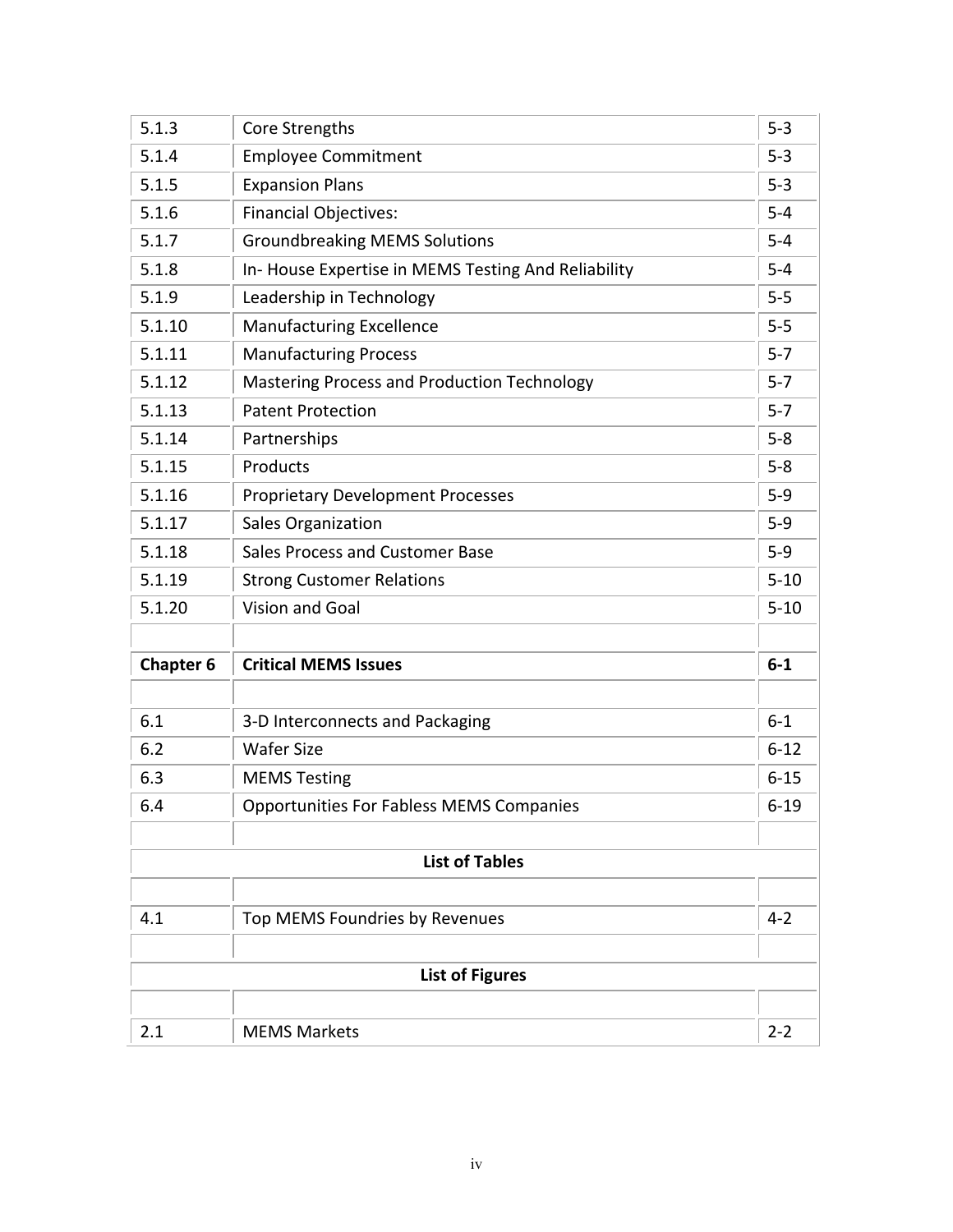| 2.2   | Ink Jet Head Sales Forecast                                      | $2 - 5$  |
|-------|------------------------------------------------------------------|----------|
| 2.3   | <b>Pressure Sensor Sales Forecast</b>                            | $2 - 7$  |
| 2.4   | Silicon Microphone Sales Forecast                                | $2 - 12$ |
| 2.5   | <b>Accelerometer Sales Forecast</b>                              | $2 - 16$ |
| 2.6   | <b>Gyroscope Sales Forecast</b>                                  | $2 - 19$ |
| 2.7   | Micro Display Sales Forecast                                     | $2 - 23$ |
| 2.8   | <b>Other MOEMS Sales Forecast</b>                                | $2 - 27$ |
| 2.9   | <b>Microfluidics Sales Forecast</b>                              | $2 - 30$ |
| 2.10  | <b>RF MEMS Sales Forecast</b>                                    | $2 - 34$ |
| 2.11  | <b>Digital Compass Sales Forecast</b>                            | $2 - 36$ |
| 2.12  | <b>Inertial Sensor Sales Forecast</b>                            | $2 - 38$ |
| 2.131 | <b>Emerging Applications Sales Forecast</b>                      | $2 - 41$ |
| 2.12  | <b>Automotive System Sales Forecast</b>                          | $2 - 49$ |
| 2.15  | <b>Aeronautics System Sales Forecast</b>                         | $2 - 51$ |
| 2.16  | <b>Consumer System Sales Forecast</b>                            | $2 - 53$ |
| 2.17  | Defense System Sales Forecast                                    | $2 - 55$ |
| 2.18  | Industrial System Sales Forecast                                 | $2 - 57$ |
| 2.19  | <b>Medical System Sales Forecast</b>                             | $2 - 59$ |
| 2.20  | <b>Telecom System Sales Forecast</b>                             | $2 - 61$ |
| 3.1   | Discrete Assembly of MEMS                                        | $3 - 5$  |
| 3.2   | <b>Assembly Equipment Sales Forecast</b>                         | $3 - 6$  |
| 3.3   | <b>Bonding Equipment Sales Forecast</b>                          | $3-9$    |
| 3.4   | <b>Cleaning Equipment Sales Forecast</b>                         | $3 - 11$ |
| 3.5   | <b>Deposition Equipment Sales Forecast</b>                       | $3-17$   |
| 3.6   | <b>Dicing Equipment Sales Forecast</b>                           | $3 - 19$ |
| 3.7   | <b>Schematic Of DRIE</b>                                         | $3 - 22$ |
| 3.8   | <b>Etching Equipment Sales Forecast</b>                          | $3 - 25$ |
| 3.9   | Laser Micromachining Equipment Sales Forecast                    | $3 - 30$ |
| 3.10  | Driving Principle Of The MOR (a) Parallel State (B) Tilted State | $3 - 33$ |
| 3.11  | Lithography Equipment Sales Forecast                             | $3 - 35$ |
| 3.12  | Metrology/Inspection Equipment Sales Forecast                    | $3 - 38$ |
| 3.13  | <b>Testing Equipment Sales Forecast</b>                          | $3 - 41$ |
| 3.14  | Thermal Treatment Equipment Sales Forecast                       | $3 - 43$ |